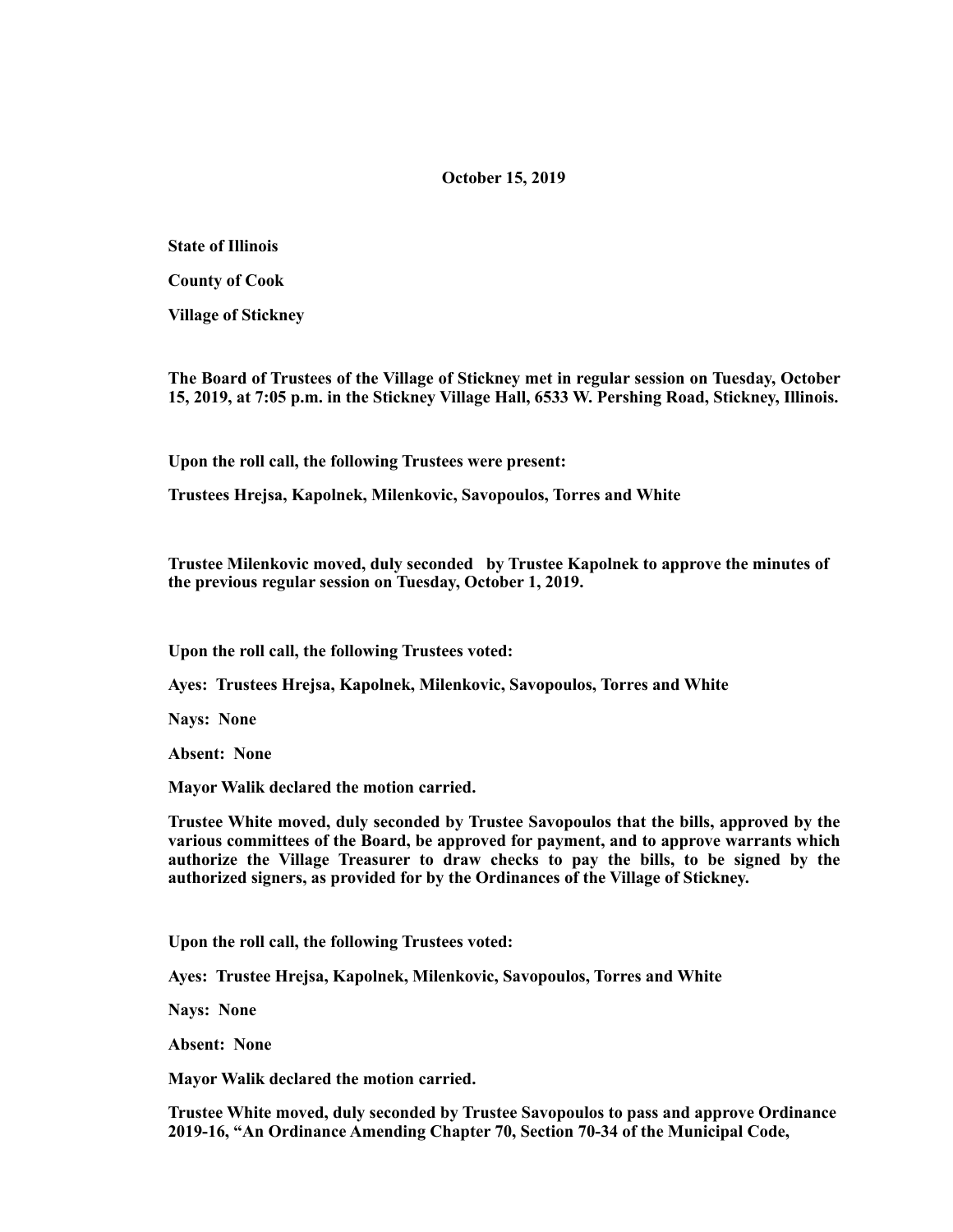**Village of Stickney Regarding Refuse, Recyclables and Yard Waste Collections from Single-Family Residences"** 

**Upon the roll call, the following Trustees voted:** 

**Ayes: Trustee Hrejsa, Kapolnek, Milenkovic, Torres and White** 

**Nays: None** 

**Absent: Trustee Savopoulos** 

**Mayor Walik declared the motion carried.** 

**Prior to the vote, the Mayor explained that this ordinance is just a small increase from Waste Management due to maintenance fees, insurance fees and this new gas tax going up. Village Attorney Mike Del Galdo said, "It is in the contract that they can pass along any increase in motor fuel tax to the village."** 

#### **Page 2**

**Trustee Savopoulos moved, duly seconded by Trustee Kapolnek to pass and approve Ordinance 2019-17, "An Ordinance Amending Chapter 14, Section 14-163 of the Municipal Code, Village of Stickney, Illinois Regarding Parking Regulations and Fines for Violations of Same"** 

**Upon the roll call, the following Trustees voted:** 

**Ayes: Trustee Hrejsa, Kapolnek, Milenkovic, Savopoulos, Torres and White** 

**Nays: None** 

**Absent: None** 

**Mayor Walik declared the motion carried.** 

**Prior to the vote Village Attorney Mike Del Galdo told us that, in the Village's continuing effort to update its code, research was done regarding the fines, for similar towing and parking tickets for the area and ours were woefully lower than surrounding communities. These are just being raised to update the code." The Mayor added that this is for parking tickets. All the good fine people here don't get parking tickets. This is for the violators who violate our ordinances that will get the tickets.** 

**Trustee Savopoulos moved, duly seconded by Trustee Torres to Approve Resolution 21-2019, "A Resolution Authorizing the Adoption of the Update of the Cook County Multi-Jurisdictional Hazard Mitigation Plan for the Village of Stickney"** 

**Upon the roll call, the following Trustees voted:** 

**Ayes: Trustee Hrejsa, Kapolnek, Milenkovic, Savopoulos, Torres and White** 

**Nays: None** 

**Absent: None** 

**Mayor Walik declared the motion carried.** 

**Prior to the vote, Fire Chief Jeff Boyajian explained he and Deputy Police Chief Jaczak attended the Cook County Hazard Mitigation meetings. They requested updates as to what is going on in our Villages and Cities. This makes it possible for us to receive equipment**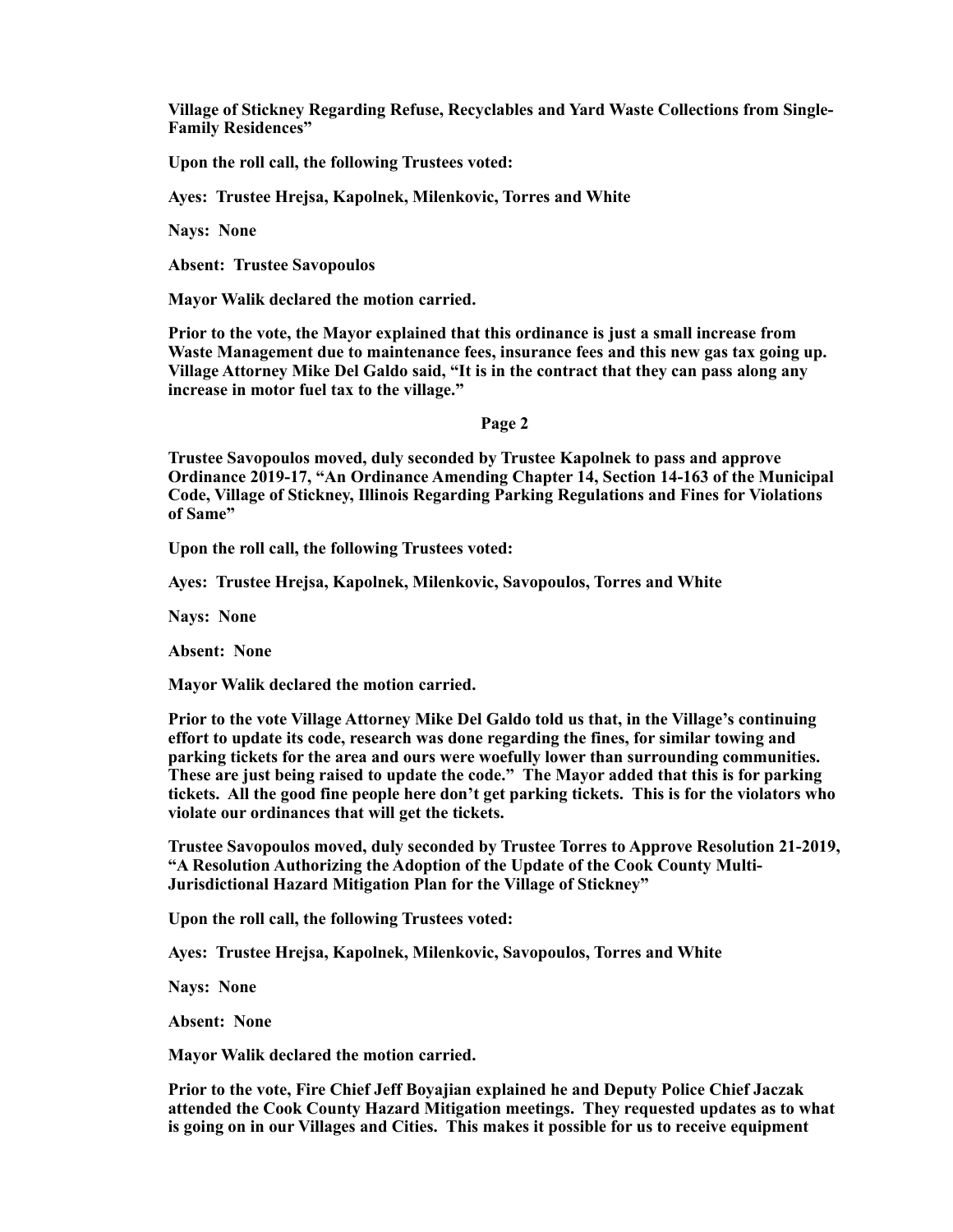**from the county, which in turn gets it from FEMA if anything major occurs in Stickney. The clerk added that this Resolution must be updated every five years.** 

**Trustee Kapolnek moved, duly seconded by Trustee Hrejsa to grant permission to the Stickney-Forest View Lions Club to conduct their Seventh Annual Charity 5K Run/Walk for Breast Cancer Research & the Wellness House, on Sunday, September 27, 2020 at 8:00 a.m. and grant permission to waive the usage fee for the pavilion.** 

**Upon the roll call, the following Trustees voted:** 

**Ayes: Trustee Hrejsa, Kapolnek, Milenkovic, Savopoulos and Torres** 

**Present: Trustee White** 

**Nays: None** 

**Absent: None** 

**Mayor Walik declared the motion carried.** 

**MAYOR'S REPORT: Mayor Walik notified people that the Police Chief is not here today because of illness. The 50/50 sidewalk replacement program was completed. The Mayor continued by informing us that some of the sidewalks are being ground down to eliminate the raised edges. The sidewalks located on 40th Street from Oak** 

## **Page 3**

**Park to Home Avenue were ground down where needed. This is the same area that is scheduled for street resurfacing. Tree trimming and tree planting is going on. The house at 4200 and Elmwood has been taken down. The property has been liened to get the money back. There may be two people interested in bidding for the property.** 

**CLERK'S REPORT: Clerk McAdams read information pertinent to the Census 2020.** 

**TRUSTEE REPORTS:** 

**Trustee Savopoulos updated us on the 50/50 Sidewalk Program. The Mayor added that this has been the biggest year ever. We have been doing grinding of uneven edges to cut concrete surfaces to make everything level. Trustee Savopoulos explained that the cost will be \$60 as opposed to \$200 to replace them.** 

**Trustee Milenkovic informed us that the Midway Noise Compatibility Commission meeting will be on the 24th at the Mayfield. He reminded us that they are still collecting for the troops.** 

**Trustee Torres reminded us of the Halloween Bash for residents only on Friday, October 18, 6:30 to 8:30 p.m. The Haunted Hayride will take place on Saturday, October 19, 6:30 to 8:30 p.m.** 

**Trustee Kapolnek told us about the International Fest taking place at Saint Pius X Parish on Sunday, October 20, at 11:30.**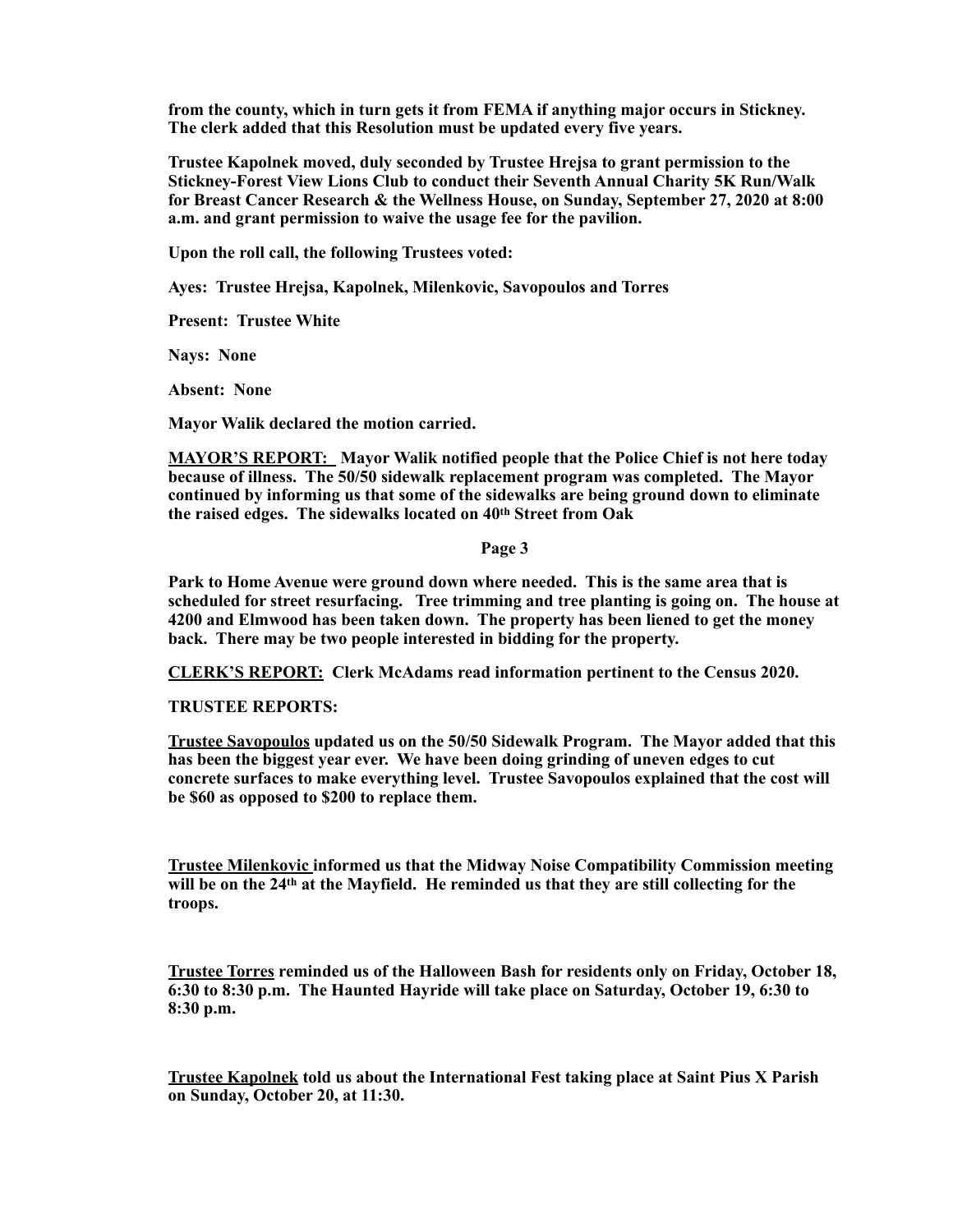**Trustee Hrejsa reminded us of the Halloween Bash.** 

**Ed Bartunek gave an update on the tree committee.** 

# **DEPARTMENT REPORTS:**

**Public Works Director Joe Lopez reported that leaf removal will begin October 21st.** 

**Fire Chief Jeff Boyajian told us that the fire department will be visiting the schools with the smoke trailer. The fire station driveway has been finalized.** 

**Trustee Milenkovic moved, duly seconded by Trustee Hrejsa to adjourn into Executive Session.** 

**a. Convening into executive session under Section 2 (2) (21) of the Open Meetings Act for discussion of minutes of meetings lawfully closed under this Act, whether for purposes for approval by the body of the minutes or semi-annual review of the minutes as mandated by Section 2.06** 

**Upon the roll call, the following Trustees voted:** 

**Ayes: Trustee Hrejsa, Kapolnek, Milenkovic, Savopoulos, Torres and White** 

**Nays: None** 

**Absent: None** 

**Mayor Walik declared the motion carried.** 

**Meeting closed at 7:20 p.m.** 

#### **Page 4**

**Trustee Milenkovic moved, duly seconded by Trustee Hrejsa to reconvene into regular session at 7:35 p.m.** 

**Upon the roll call, the following Trustees voted:** 

**Ayes: Trustee Hrejsa, Kapolnek, Milenkovic, Savopoulos, Torres and White** 

**Nays: None** 

**Absent: None** 

**Mayor Walik declared the motion carried.** 

**Trustee Milenkovic moved, duly seconded by Trustee Savopoulos to ask the clerk to draft a resolution setting forth which closed session minutes will be released and which closed session minutes will remain closed.** 

**Upon the roll call, the following Trustees voted:**